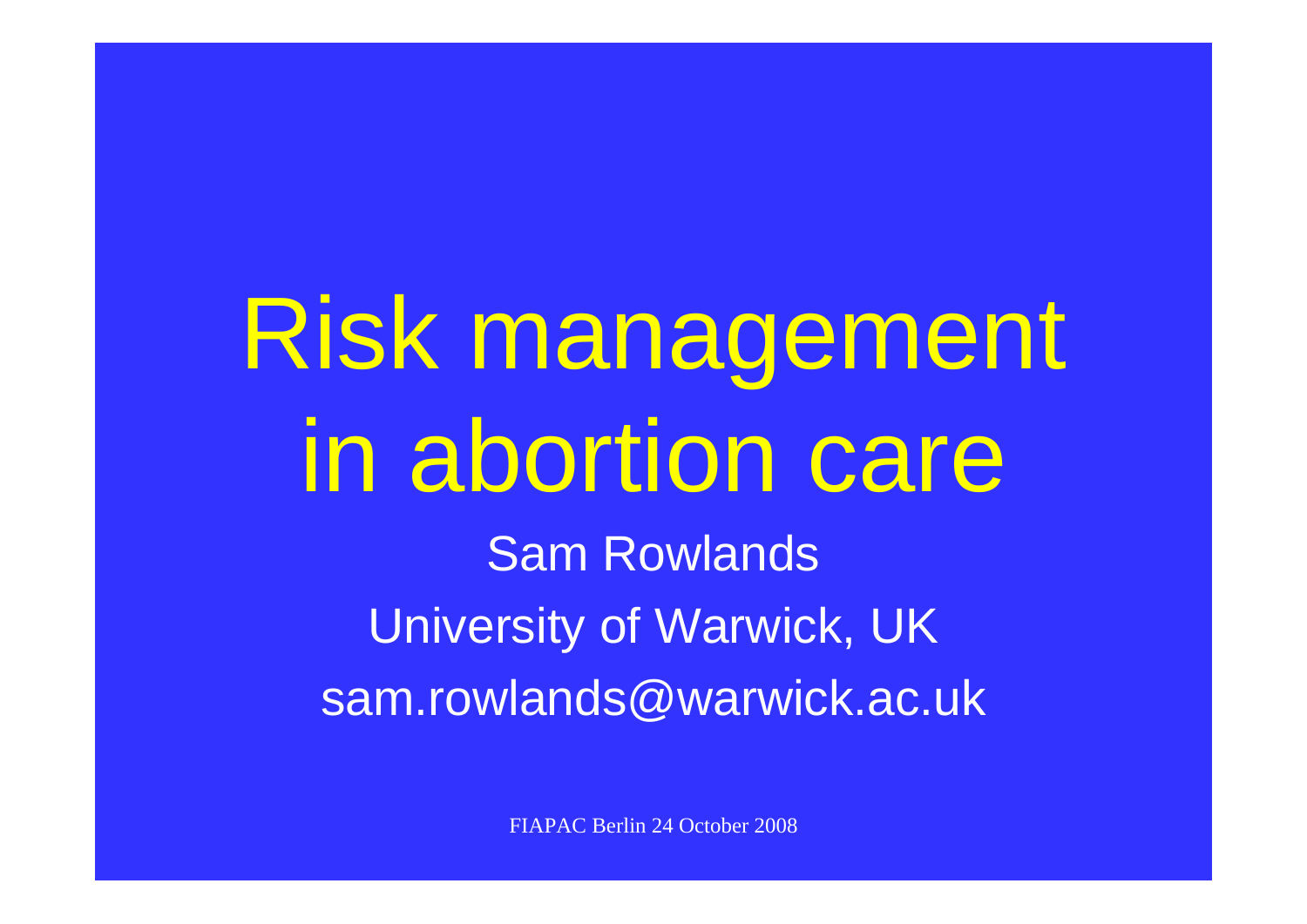### Aim

• To identify potential risk and thereby reduce untoward events and the loss and harm that may result

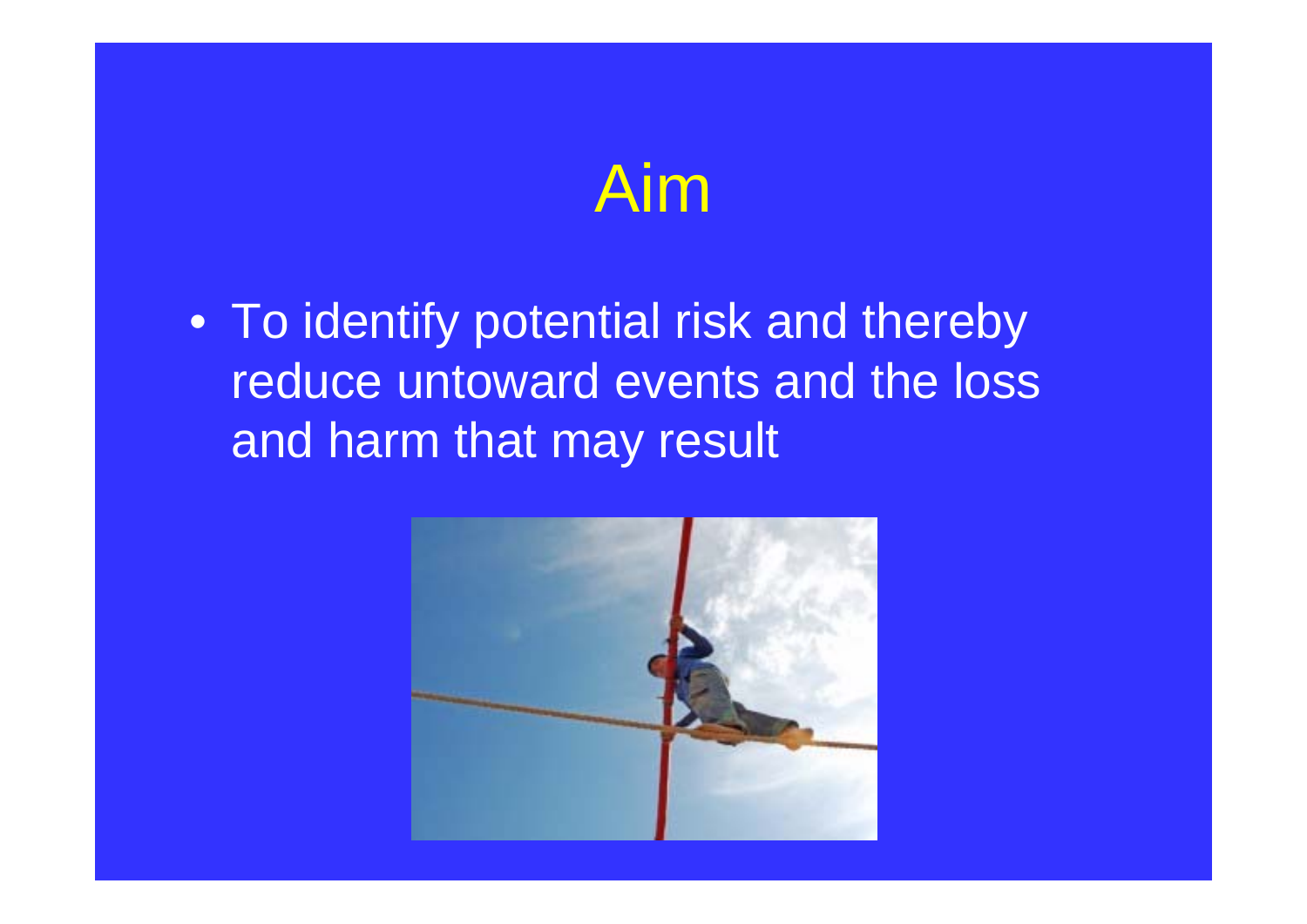#### **Incident**

- Occurrence where there is an error in management of client
- Error leads to an adverse event
- Many errors appear to be human error
- Most errors have a systems component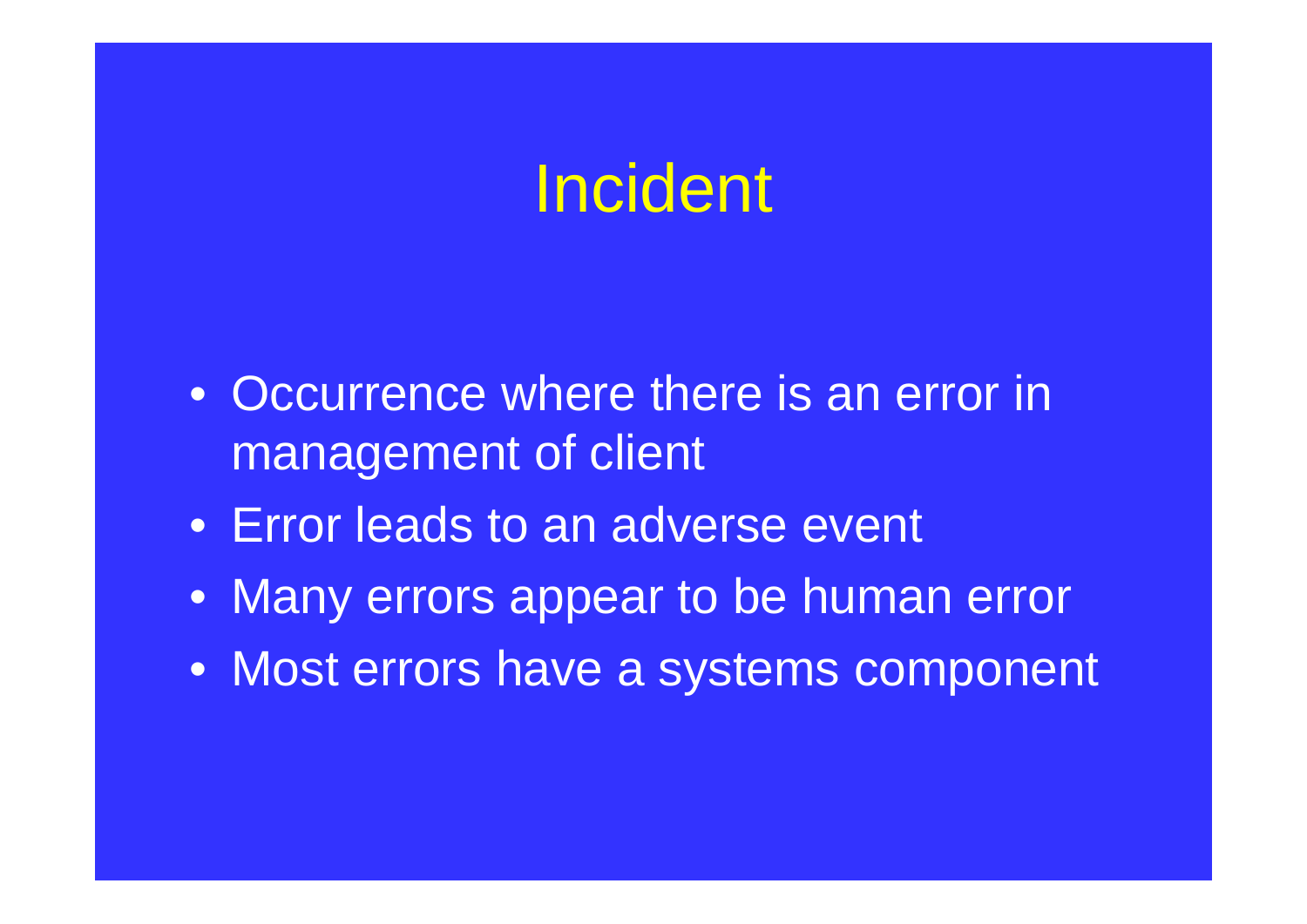#### Near miss

• When an incident was narrowly avoided but could easily have happened if corrective action had not been taken

• Occur at higher frequency than actual incidents, yet with limited impact

• Rich learning material: 'free lessons'

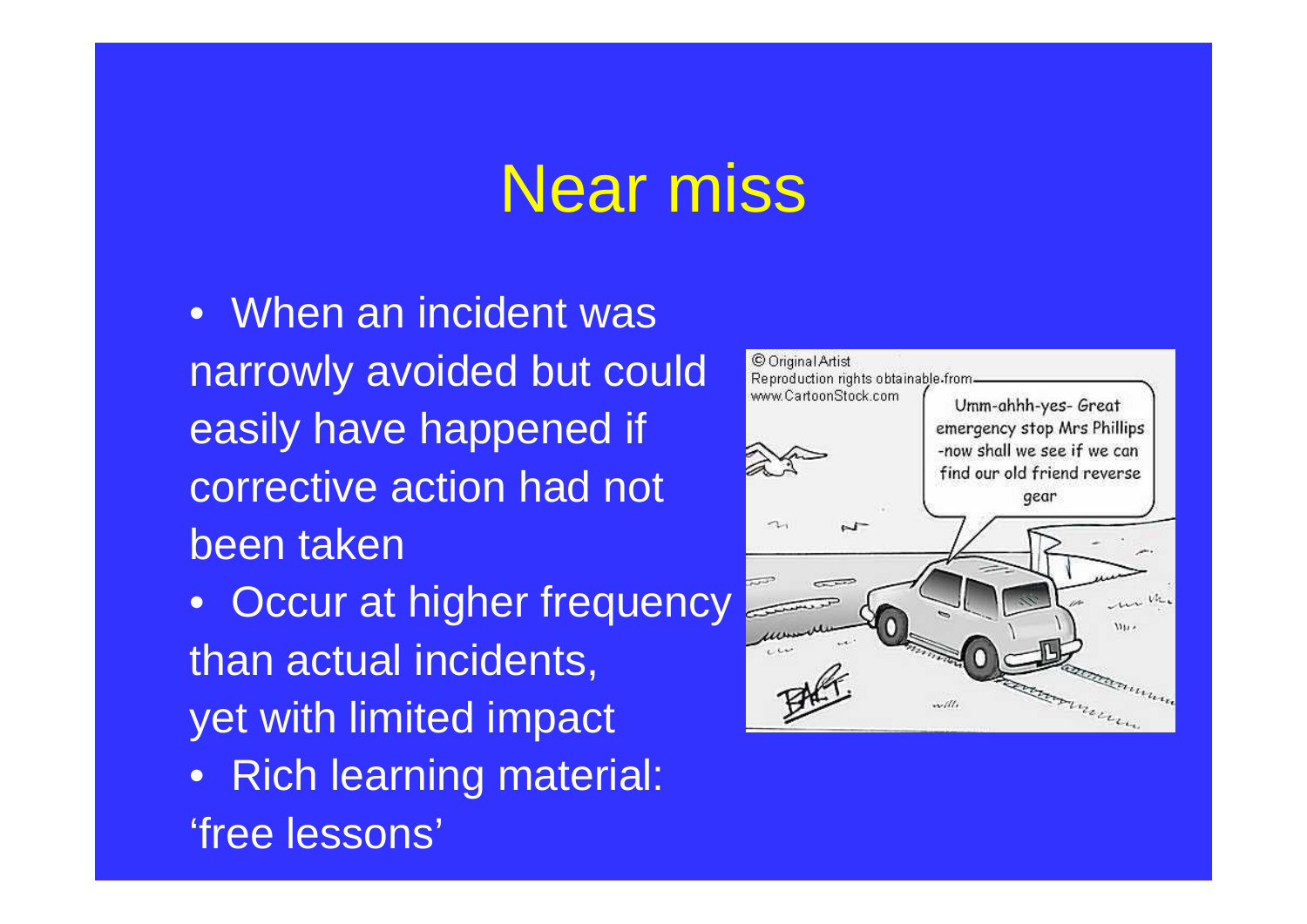# Grading of incidents

1 = major/catastrophic  $2 =$  moderate  $3 =$  minor 4 = no harm done  $\overline{5}$  = near miss

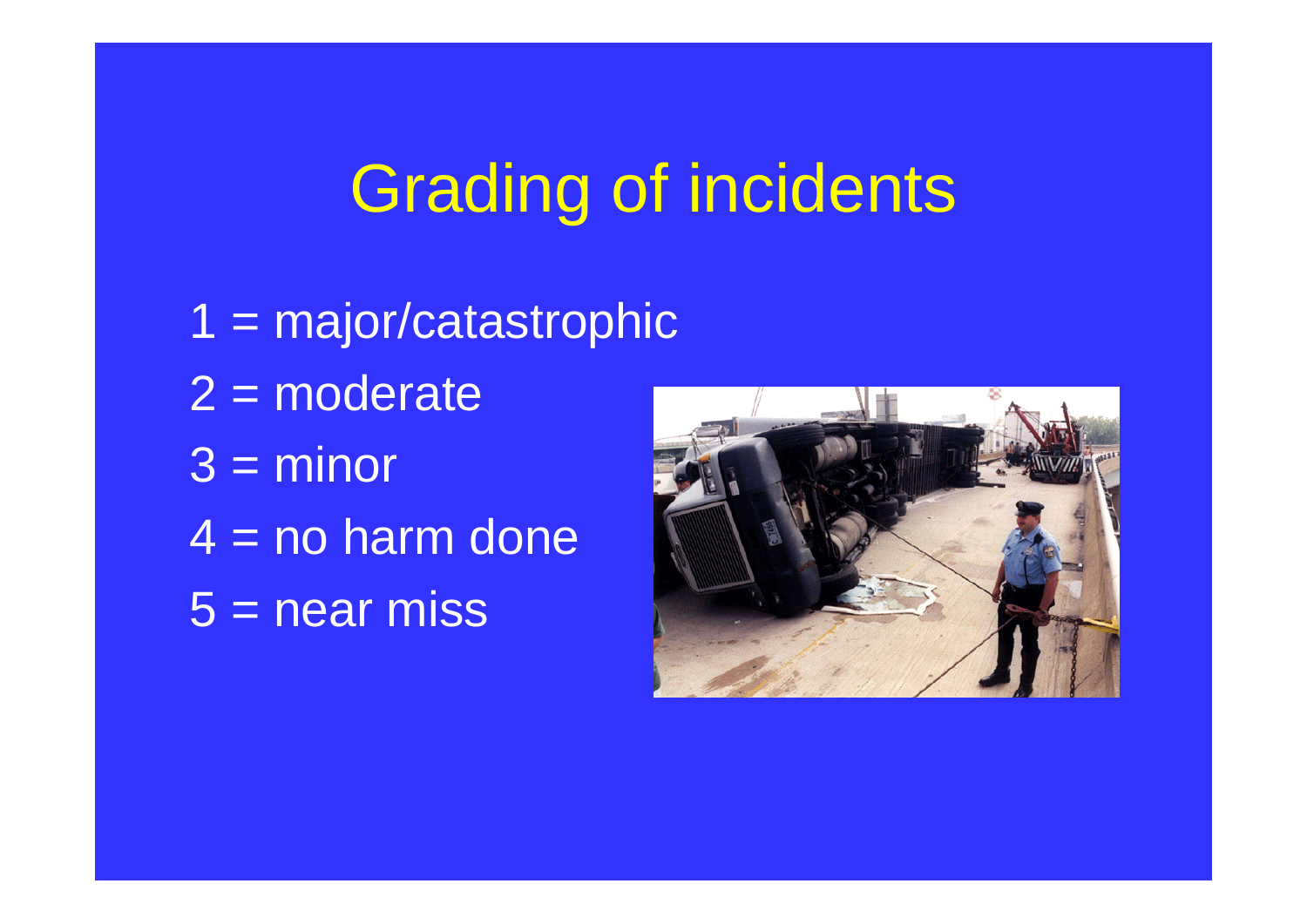# Examples of incidents

#### *Clinical*

- Procedure performed on wrong client
- Wrong procedure performed

#### *Non-clinical*

• Client traumatised by protestors

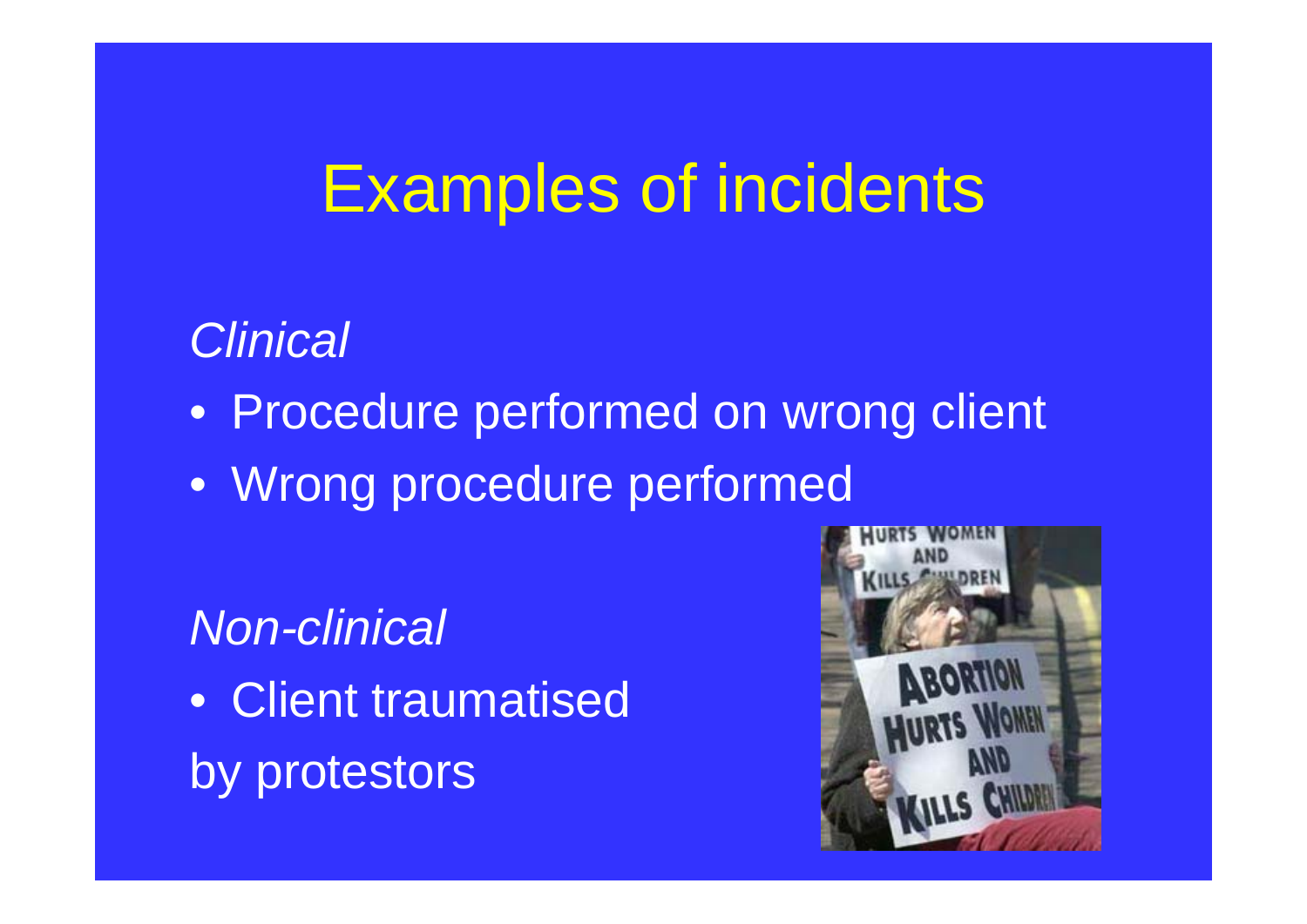### Examples of near misses

- Wrong client brought for procedure, but discovered in time
- Failure to use sides of trolley
- Failure to use brakes on trolleys/wheelchairs
- Failure to use same/similar name sticker on case notes

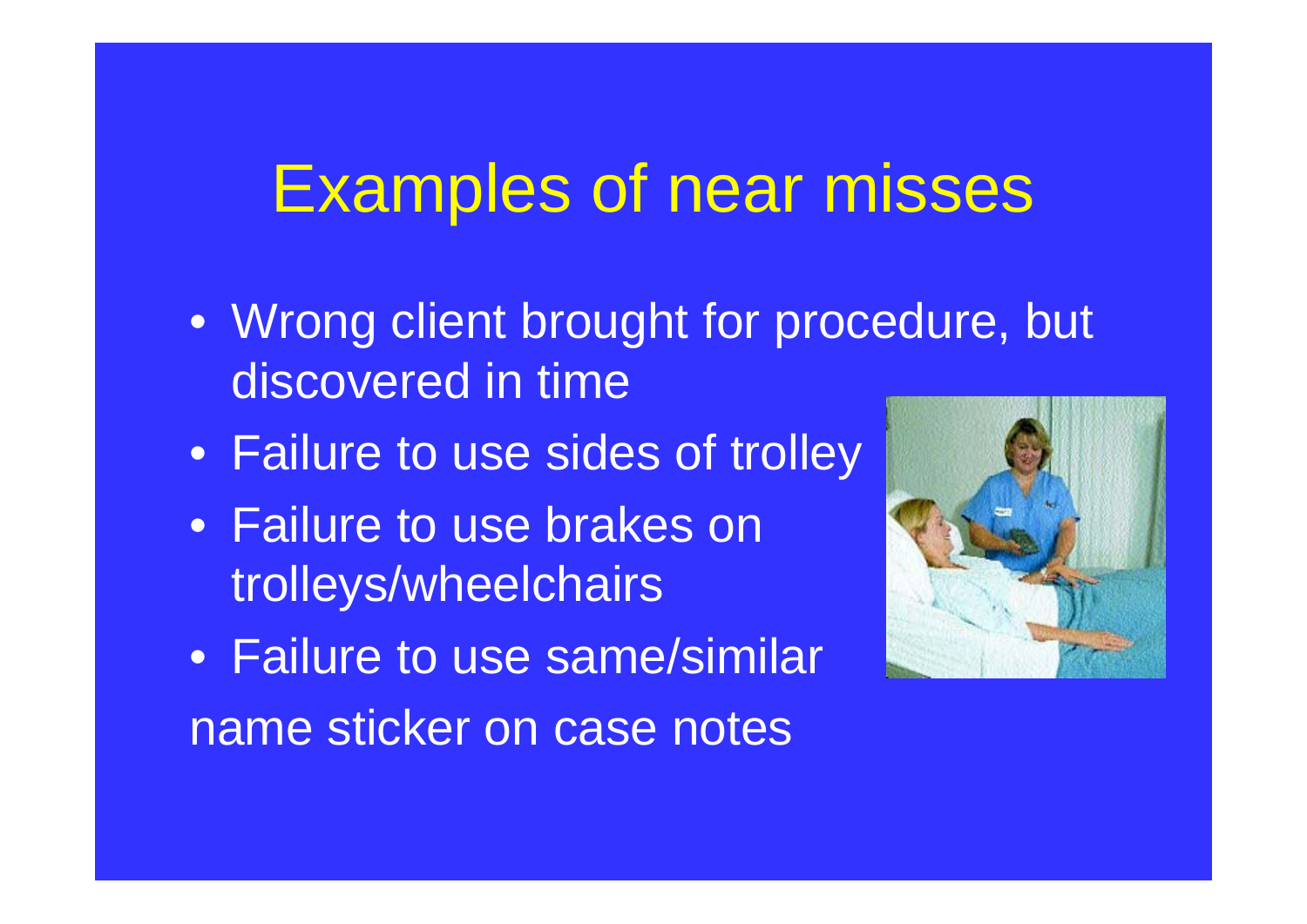# Creating a no-blame culture

- Openness and participation
- Education and research
- Learning from failures
- Good practice and new approaches freely shared and received



• Consistent quality in all clinics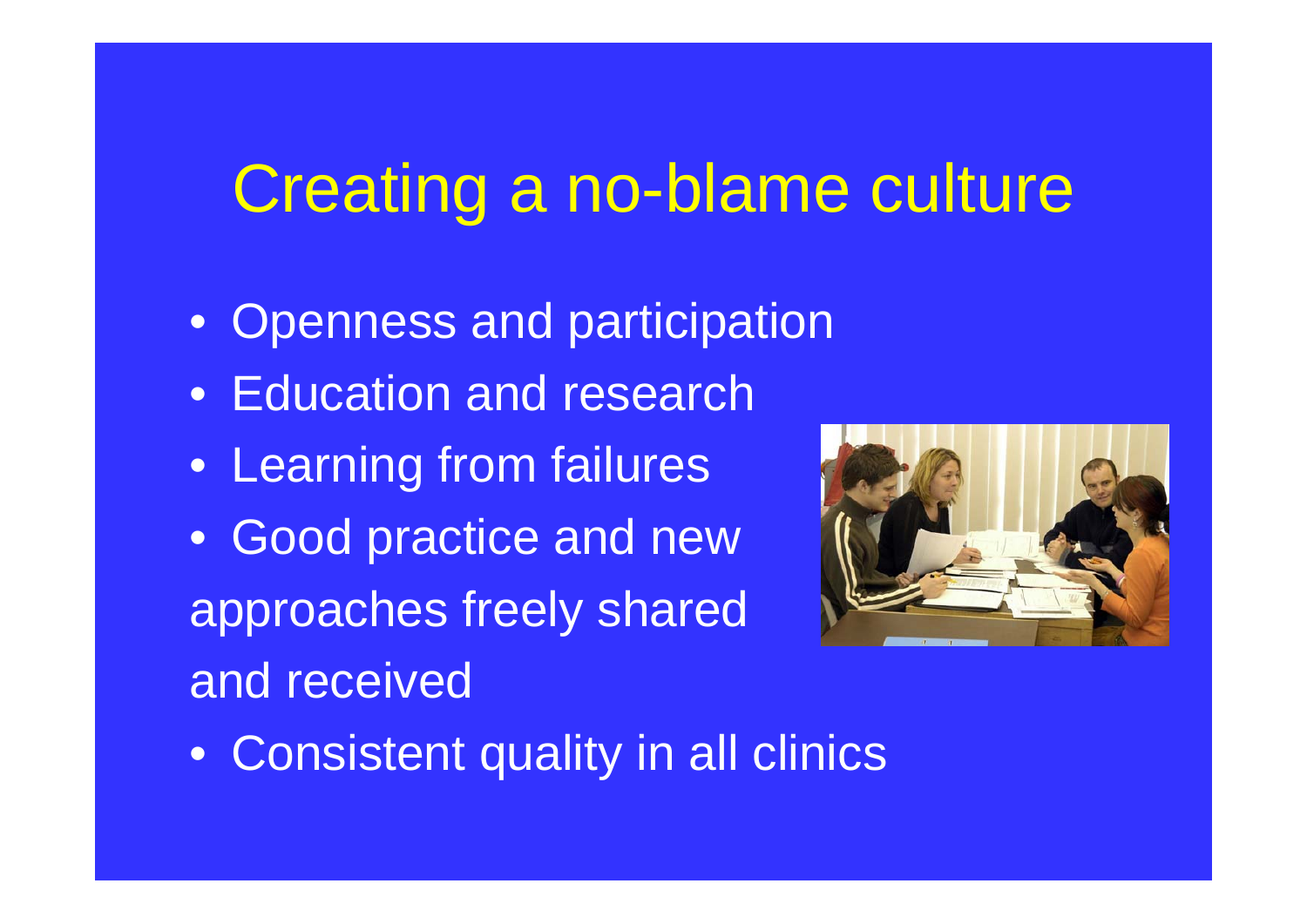#### Incident reporting

- Self-reporting of errors
	- promotion needed, it is a positive action
	- anonymised
- Emphasis on professional accountability
- Systems failures need to be identified
- Poorly performing individuals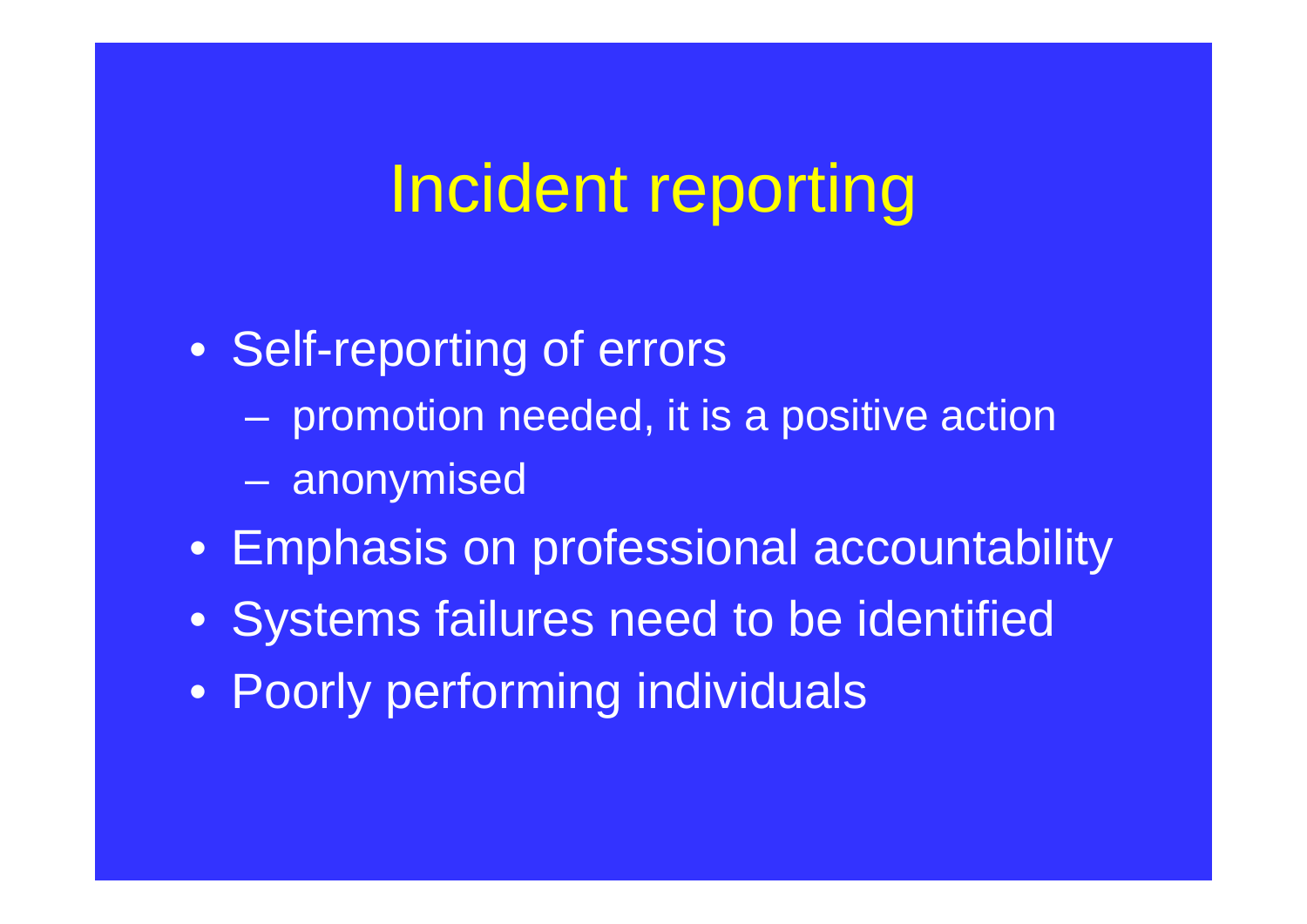### When harm has been done

- Be open
- Explain what happened
- Saying sorry is not admitting legal **liability**

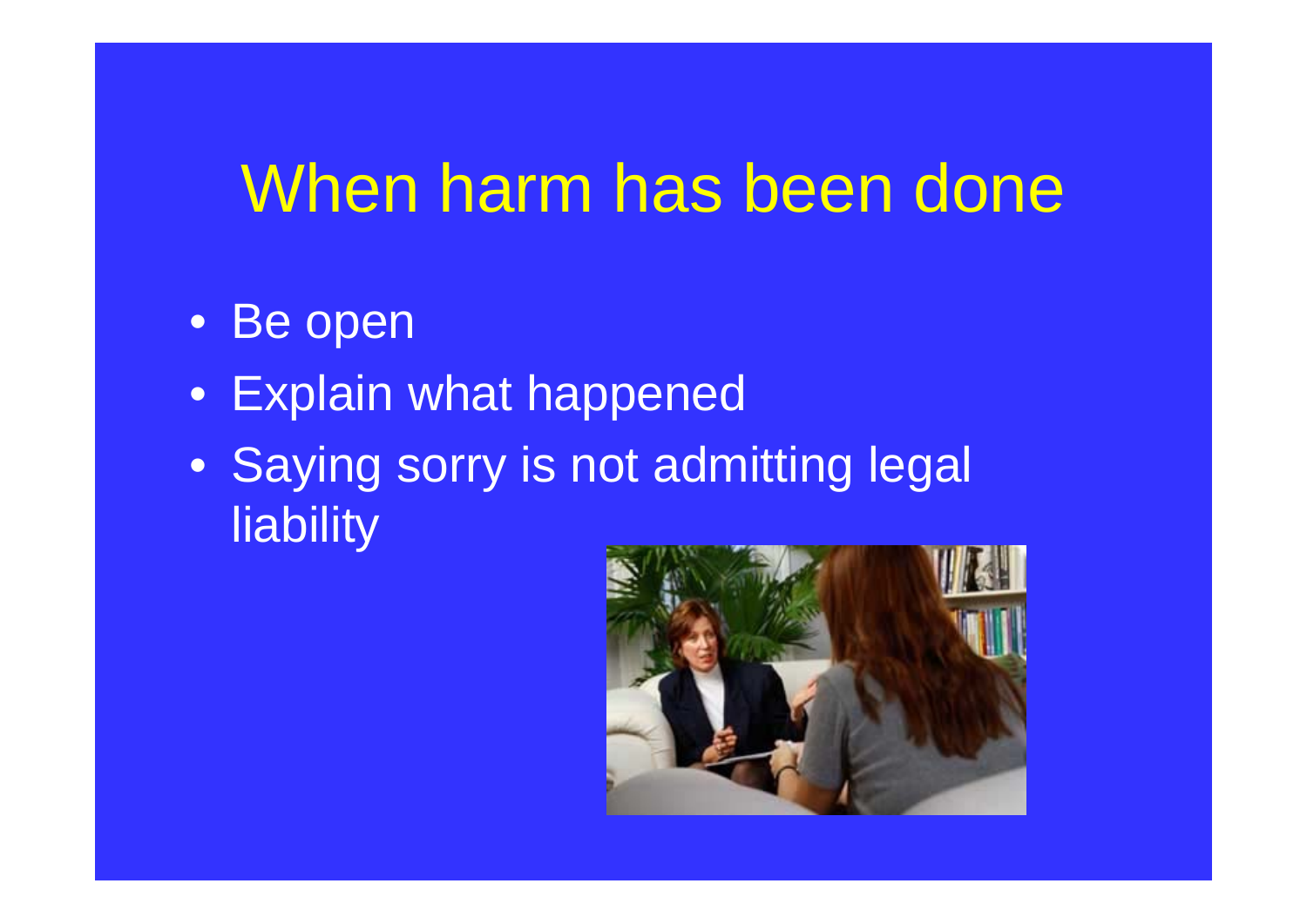Common clinical incidents seen in abortion care 1

- Drugs given without legal prescription
- Inaccurate gestational assessment at initial assessment leading to commencement of inappropriate procedure
- Undiagnosed medical condition: unsuitable for treatment at free-standing clinic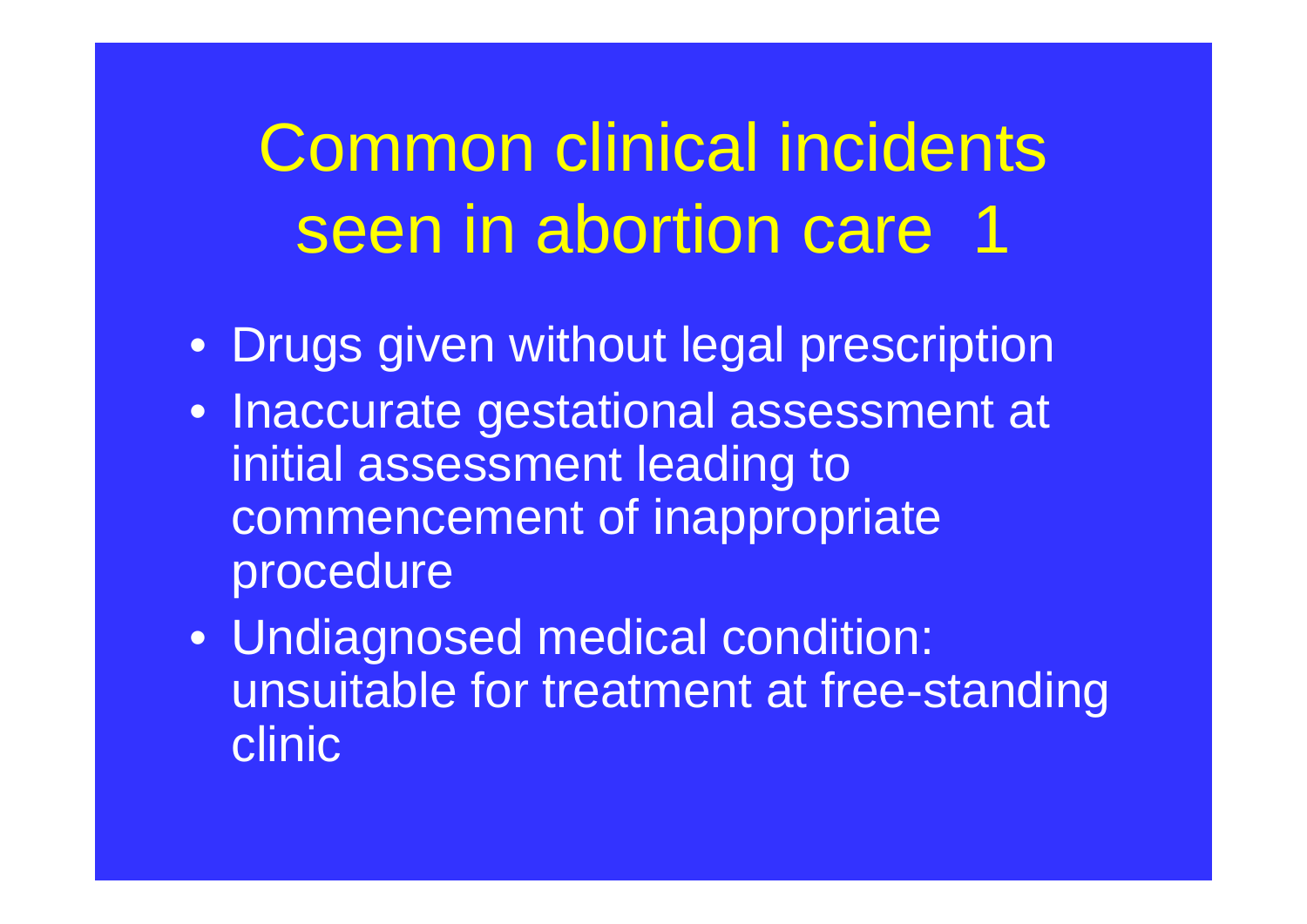Common clinical incidents seen in abortion care 2

- Breach of confidentiality
- Procedure changed, consent not changed e.g. IUD inserted in error
- Anti-D injection not given / given in error
- Misoprostol given in error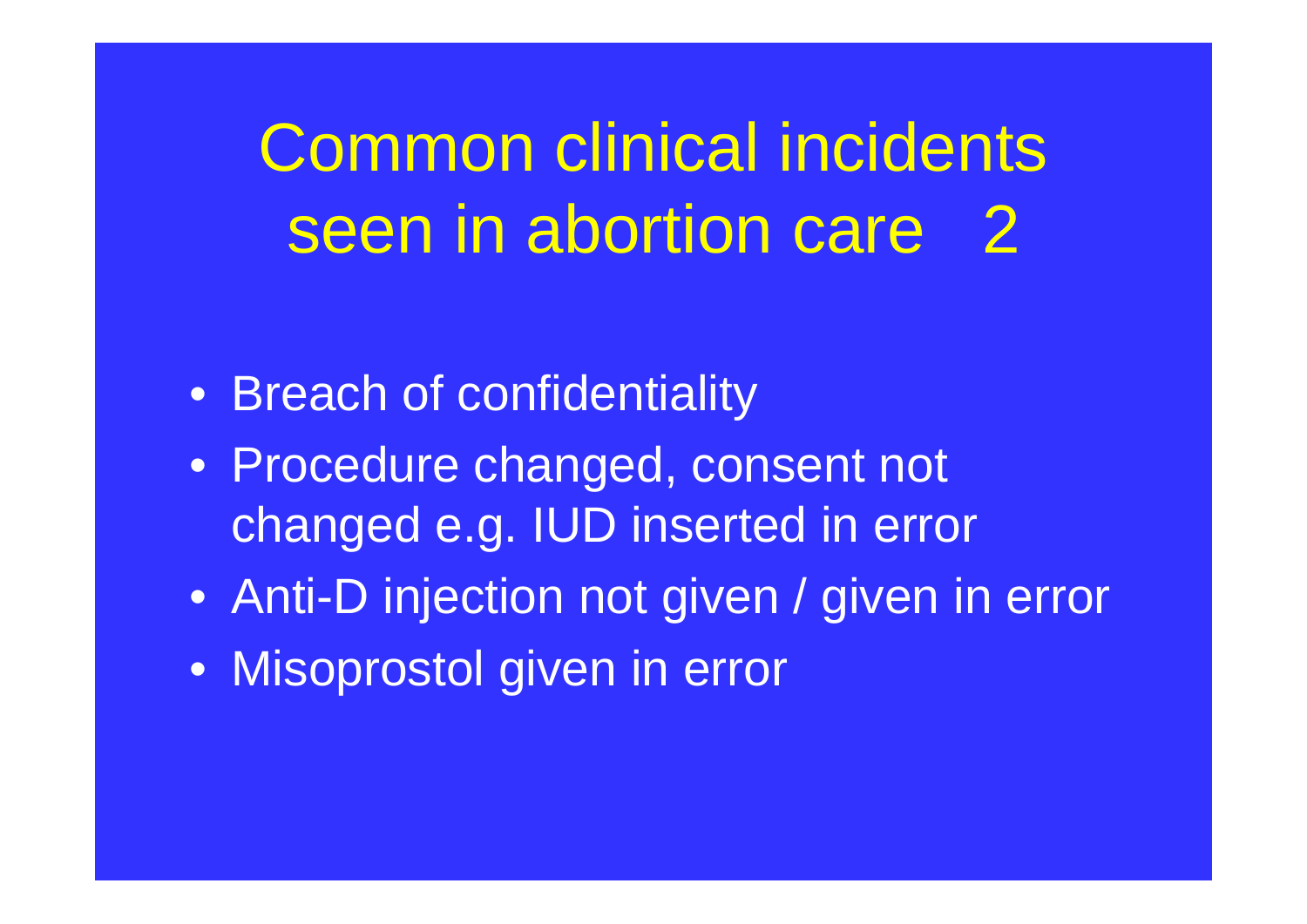#### Rare clinical incidents

- Missed ectopic pregnancy
- Unnecessary abortion (not pregnant)
- Live birth at delivery with late medical abortion
- Uterine injury in the absence of cervical priming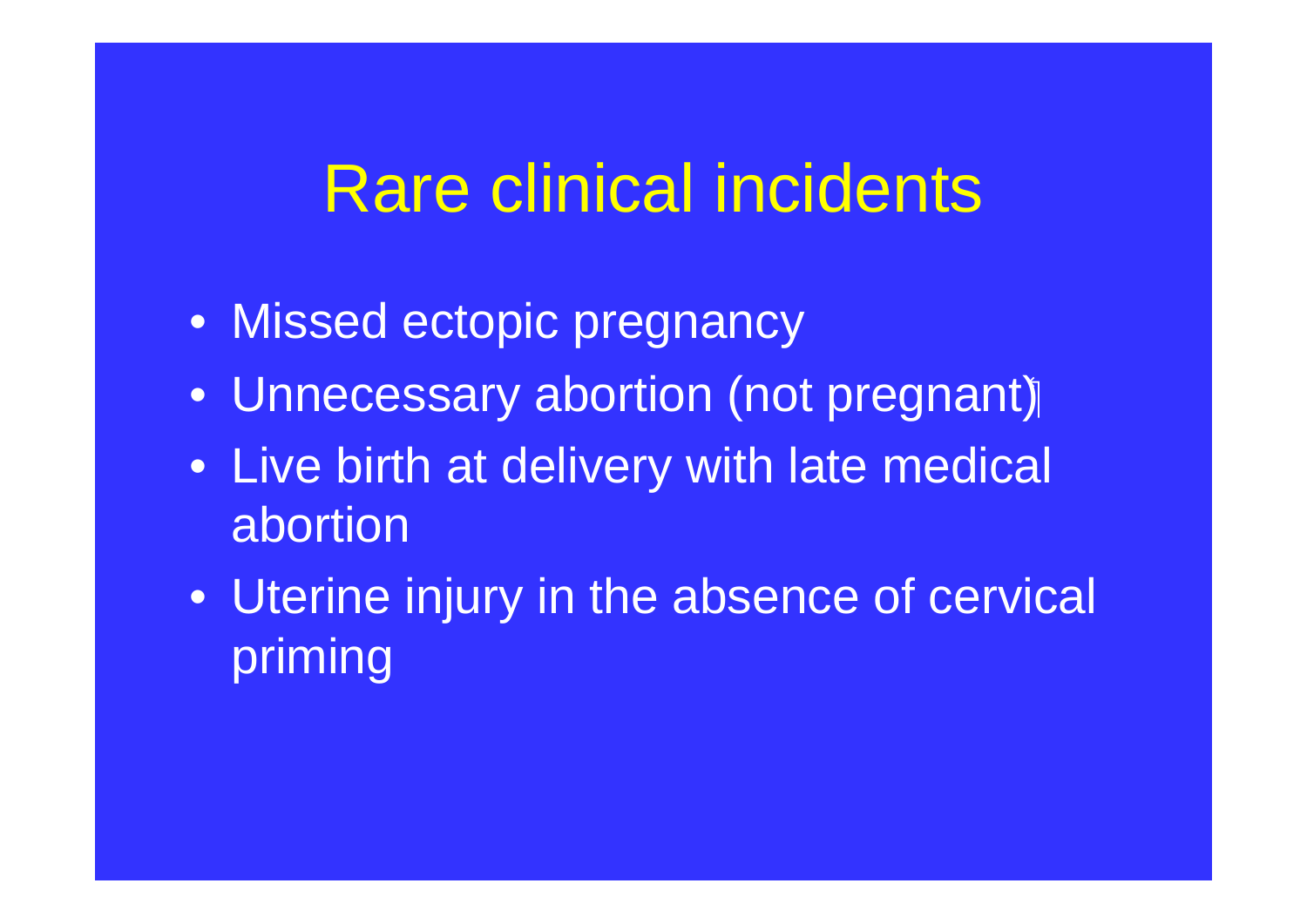### Analysis of incidents

- Should be done regularly
- Action is clearly needed if catastrophic incidents are occurring even at low frequency
- Also if moderately severe incidents are happening with high frequency
- Look for trends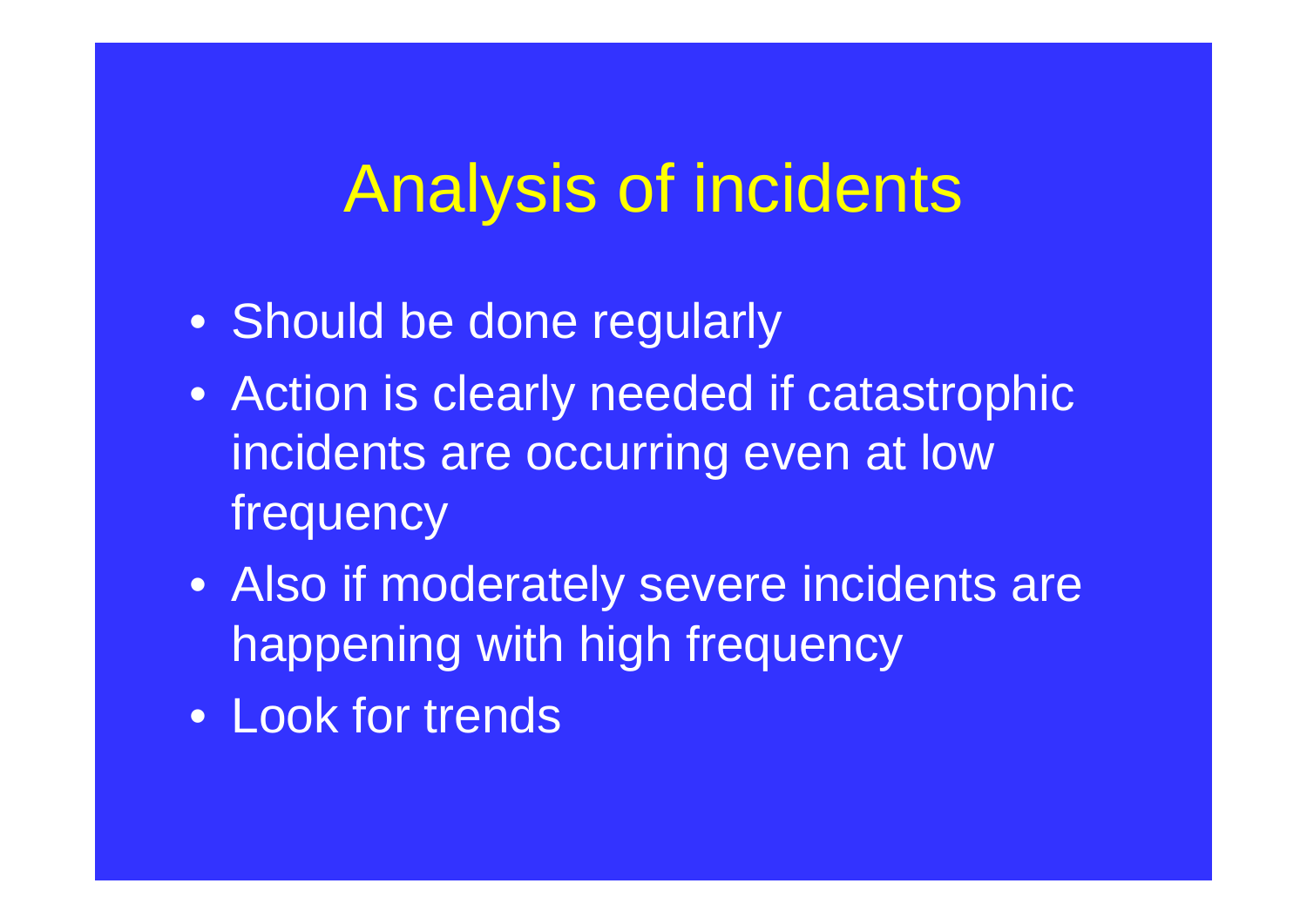# Reducing risk - general

- Design procedures to counteract error
- Take complaints seriously